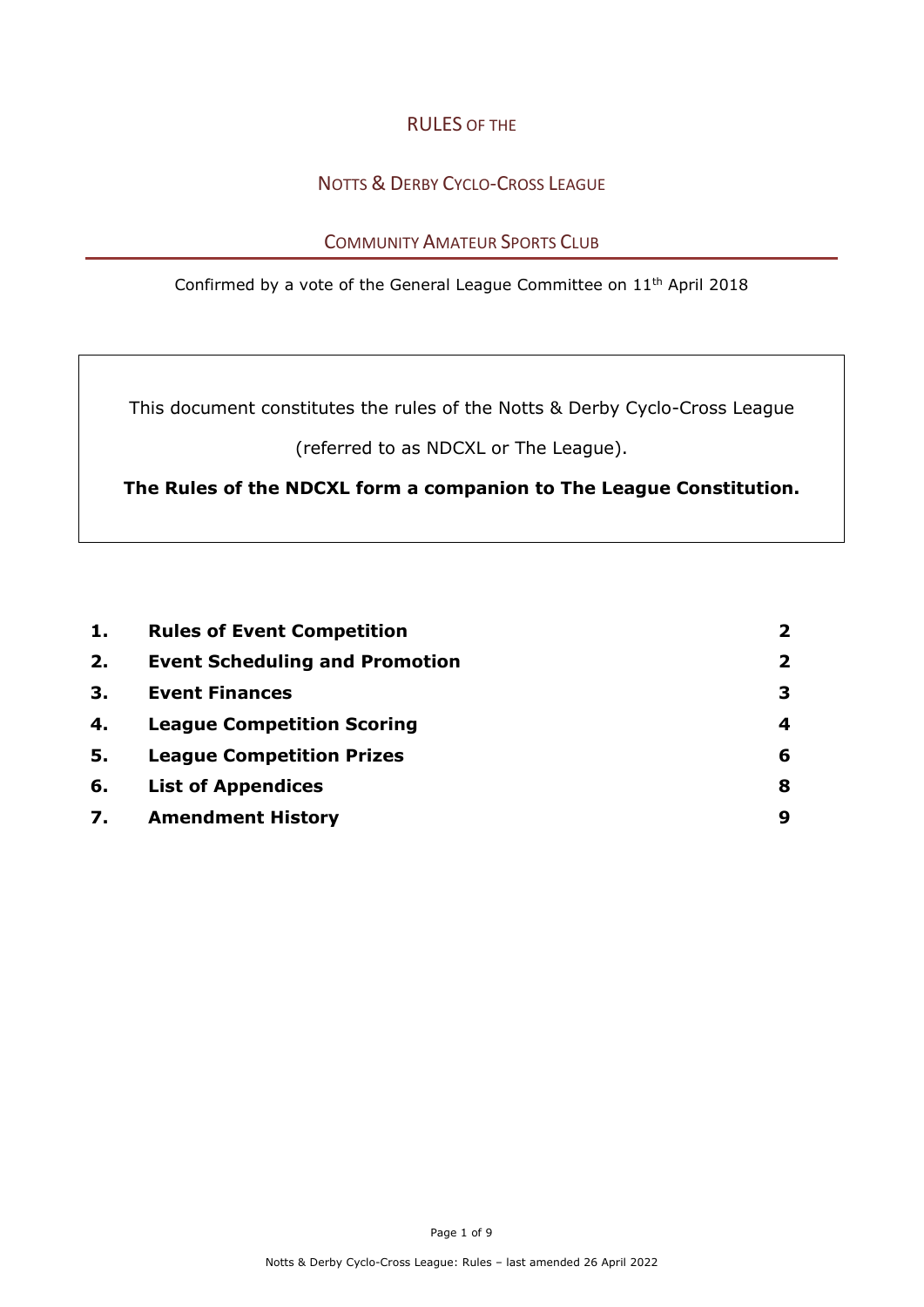## **1. RULES OF EVENT COMPETITION**

- 1.1. League events shall be open to any competitor who is eligible under BC rules.
- 1.2. All events shall be run under British Cycling (BC) General Technical Regulations and the supplementary Cyclo-Cross Regulations.

In addition, the following local regulations apply:

- **1.2.1.** Bar ends will not be allowed in League races for categories Youth and older.
- **1.2.2.** Any rider found discarding litter (such as gel wrappers or race numbers for example) will be removed from the result.
- **1.2.3.** Any gridding procedure for the start of any of the races will be decided on by The League Committee and will be included in Appendix C.
- **1.2.4.** To aid safety, a finish zone shall be created. On finishing the race no rider shall stop within the finish zone.

A Commissaire shall police the finish and has discretionary powers to penalise any rider who stops in the finish zone.

**1.2.5.** To aid safety, the start of the U9 and U12 races shall be gridded by league position.

> A clearly marked start area should be sectioned off to prevent riders congregating in the general area until a predetermined time. The Start Official will call up the riders, and proceed to allow the riders to line up by **league position**. A small gap may be left between each category if deemed appropriate by the Start Official.

**1.2.6.** All people who attend NDCXL events must abide with the NDCXL's Code of Conduct (Appendix G).

### **2. EVENT SCHEDULING AND PROMOTION**

- 2.1. The League competition shall comprise a minimum of 6 rounds each season, consisting of races for the following groups:
	- Women
	- Junior Men & Senior Men (including Under 23)
	- Veteran Men
	- Youth
	- Under 12
	- Under 9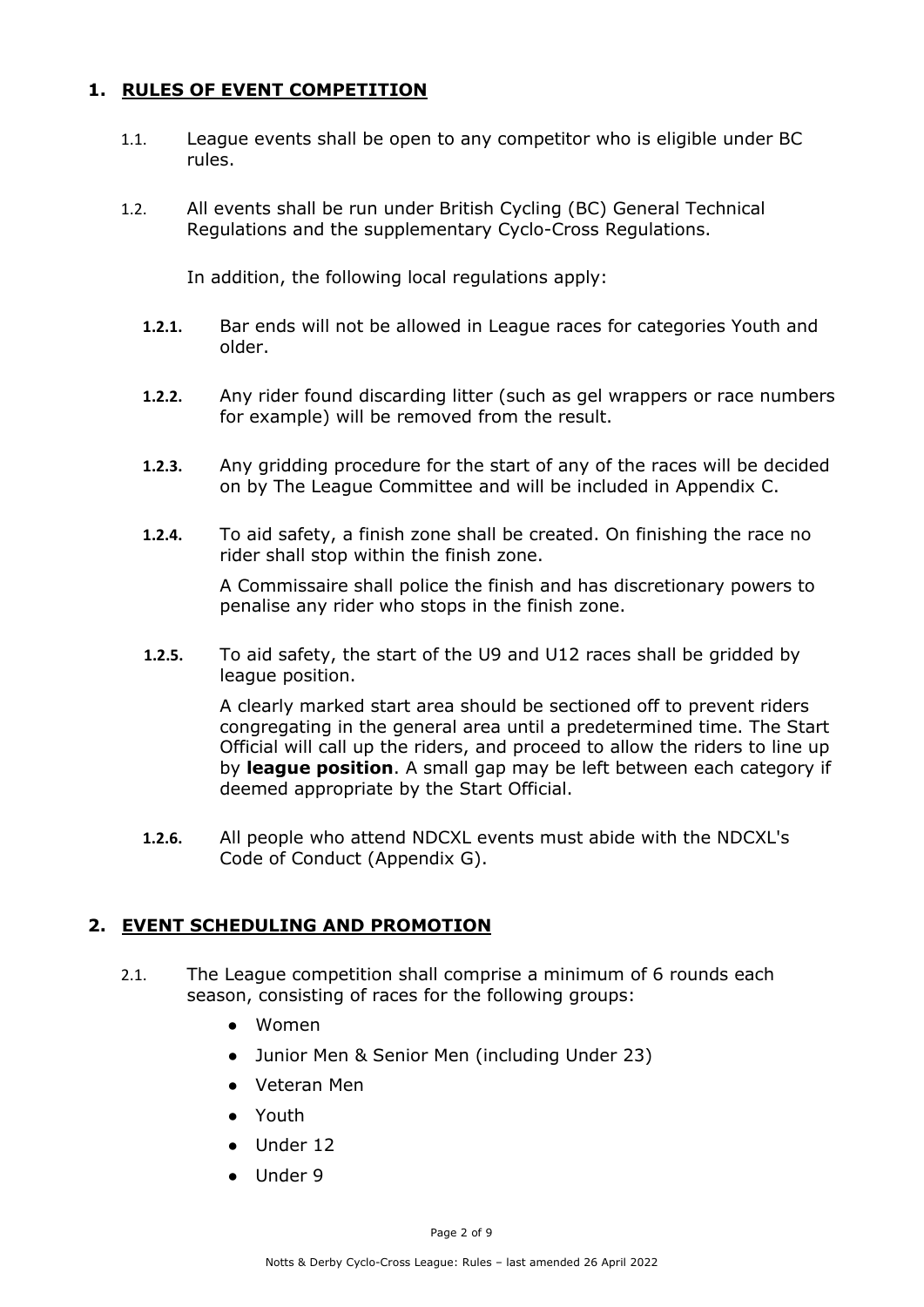- 2.2. All affiliated clubs with 6 or more riders in Youth or above categories participating in The League, shall, when requested by The League Chair and ratified at the AGM/EGM, make at least one member available to help with League organisation. Event promotion does not satisfy this requirement. The League shall suspend the membership of any club that does not comply with such a request, if made.
- 2.3. Any affiliated club may promote an event. All events shall be approved as counting events for The League and dates fixed at the Annual General Meeting (AGM).
- 2.4. Following the AGM, any affiliated club that subsequently wishes to promote an additional or re-dated event must seek permission from the Volunteer Team for it to count in The League competition.
- 2.5. Events shall normally be held on Saturday, except any held over the Christmas holiday period, and excluding the Regional Championships (if it is included in The League competition).
- 2.6. In order to encourage League riders to progress to national level events whilst still supporting The League, no events shall be promoted on National or Regional Championship weekends.

Where possible, the calendar should be organised so that the events that are held on the same weekend as the remaining national level events (National Trophies or Inter-Area Championships) should not exceed the number of dropped rounds in the programme as defined in 4.8.1.

- 2.7. Prior to the start of each season a League Fixture List shall be published.
- 2.8. The timetable of races is detailed in Appendix C.
- 2.9. All Race Organisers will be expected to provide toilet and refreshment facilities for use on the race day.
- 2.10. First aid facilities will be provided by NDCXL unless specifically agreed between the Race Organiser and the Volunteer Team prior to the event.
- 2.11. The names of any volunteers eligible for average points as per 4.6 must be communicated by the Race Organiser to the team processing results & producing league tables in a single communication.

### **3. EVENT FINANCES**

- 3.1. Entry fees for the forthcoming season's events will be fixed at the AGM and will be shown in Appendix C.
- 3.2. In addition to 3.1, **non-BC members in any category above Youth** must pay a surcharge in order to be insured to participate.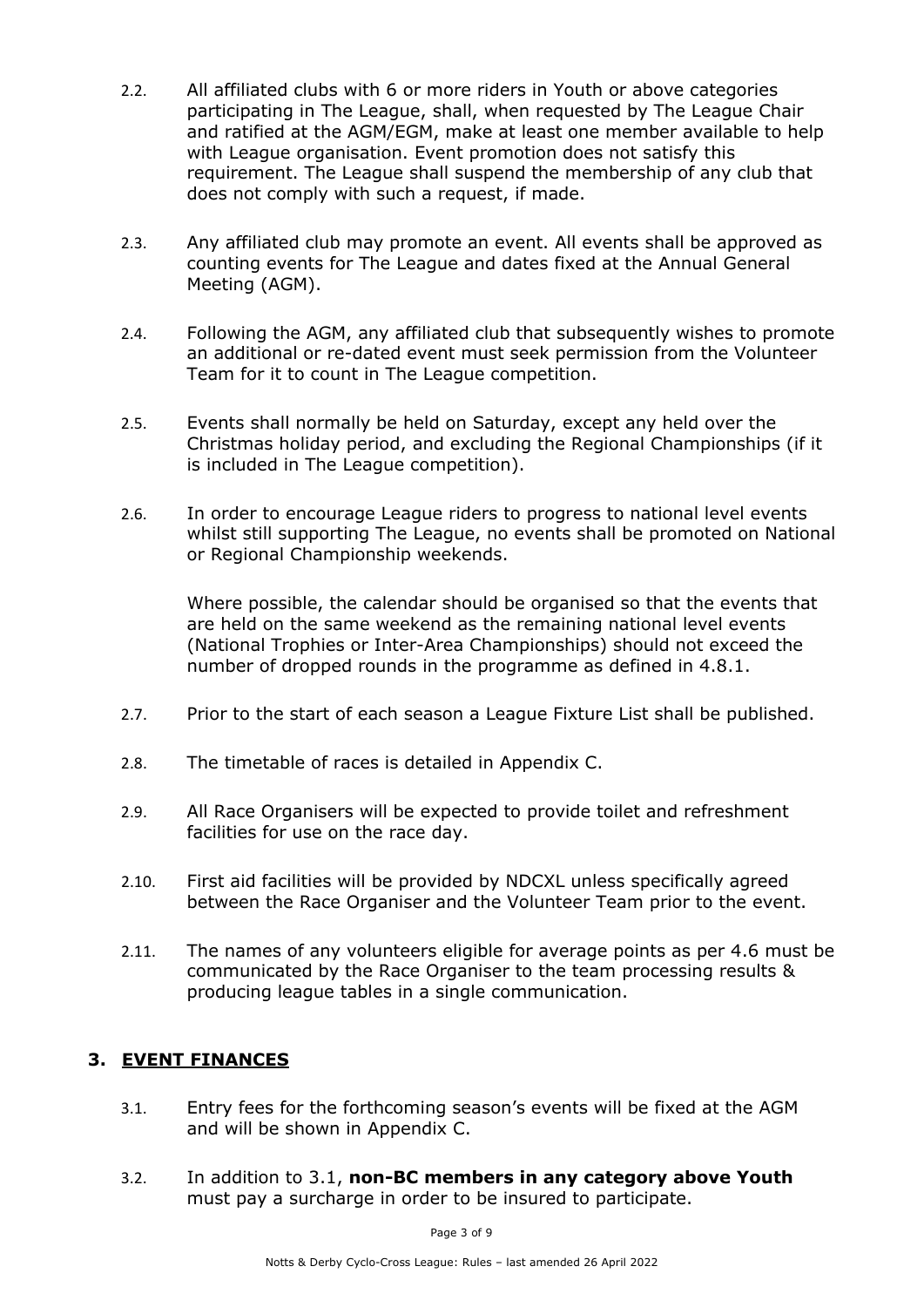This surcharge is specified by BC. The cost of the surcharge is detailed in Appendix C and the amount to be retained by BC Appendix D.

3.3. Levies are payable by the Race Organiser to various bodies on a per rider basis to cover the cost of services provided.

The levies are as detailed on the current Event Levy Form (Appendix D).

The remainder of the entry fee shall be used by the Race Organiser for prizes and expenses.

3.4. It is mandatory to award prizes in the following categories:

Under 12: U9B, U9G, U12B, U12G

Youth: U14B, U14G, U16B, U16G Women: Junior, Senior (incl. U23), V40, V50, V60, V70+ Men: Junior, Senior (incl. U23), V40, V50, V60, V70+

- 3.5. The same or equivalent non-monetary participation award should be awarded to ALL riders in the Under 12 categories.
- 3.6. Minimum of 75% of Youth entry fees, after payment of levies, **must** be used as prizes for the Youth riders only.
- 3.7. Where prizes are to be monetary, The League expects that Organisers allocate prizes according to the proportions laid out in Appendix F.
- 3.8. Race Officials shall detail claims for expenses (Appendix E) and submit these to The League at the end of the season.

## **4. LEAGUE COMPETITION SCORING**

- 4.1. Only competitors privately affiliated to The League, or who are members of a League affiliated club, shall score points in the league competitions.
	- **4.1.1.** Conditions of membership are laid out in The League Constitution, including the affiliation deadline for receiving backdated points.
- 4.2. Riders must ride in their correct age category as specified in BC rules to get league points (see Appendix C).
- 4.3. League table standings shall be produced for each race with a **separate start**, namely the following categories:
	- Women
	- Men (Junior, Senior, V40, V50, V60)
	- Children: U9, U12, U14G, U14B, U16G, U16B
	- **4.3.1.** Current standings shall be produced **after the first 2** counting events of the season, and published in advance of counting event number 3.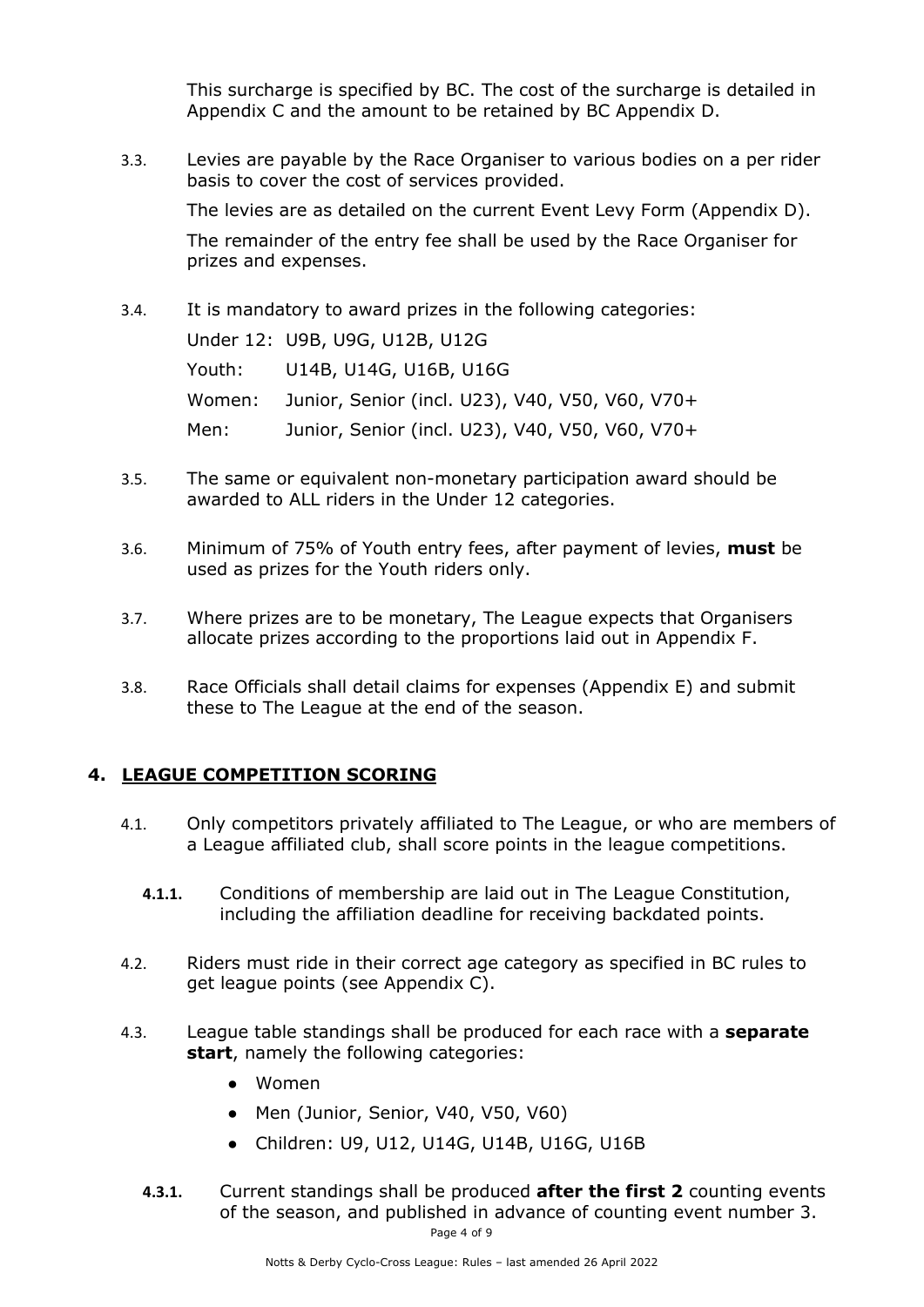- **4.3.2.** League tables shall be updated and published prior to each subsequent event until the end of the season.
- 4.4. A separate league competition shall exist for each category (Senior Men, Under 23 Men, Junior Men, Senior Women, Junior Women, Vet 40 Men, Vet 50 Men, Vet 60 Men, Vet Women 40 and Vet Women 50).
- 4.5. League points shall be awarded within each individual category race as specified in 4.3, as follows:

200 points to the winner, 199 to the second, and so on, down to 1 point for 200th place.

- 4.6. Riders who organise or officiate at an event (and do not also ride that race) shall score their average points, **providing rule 2.11 is complied with.**
	- **4.6.1.** Riders in categories Junior or above may be allocated average points (as per 4.6) for up to a maximum of 3 events per season.
	- **4.6.2.** Any rider in the U9, U12 or Youth leagues will only be allocated average points (as per 4.6) once per season.
- 4.7. Riders competing in the Regional Championships, regardless of whether the event is designated to be a round of the NDCXL, shall be awarded average league points upon completion of the race.
	- **4.7.1.** Any member of a League-affiliated club who themselves happen to live outside the BC Midlands Championships area must complete their respective area championships (as per BC rules) to gain average League points.
- 4.8. The final league positions in each competition shall be calculated as follows.

### **4.8.1. Dropped scores**

*To avoid penalising riders due to other unavoidable commitments, such as Saturday shift working or family events:*

The lowest scores (including any zero points from any rounds not completed) are disregarded.

- 4.8.1.1. If there are **10 or more** League events in The League programme, the 3 lowest scores will be disregarded.
- 4.8.1.2. If there are **fewer than 10** League events in The League programme, the 2 lowest scores will be disregarded.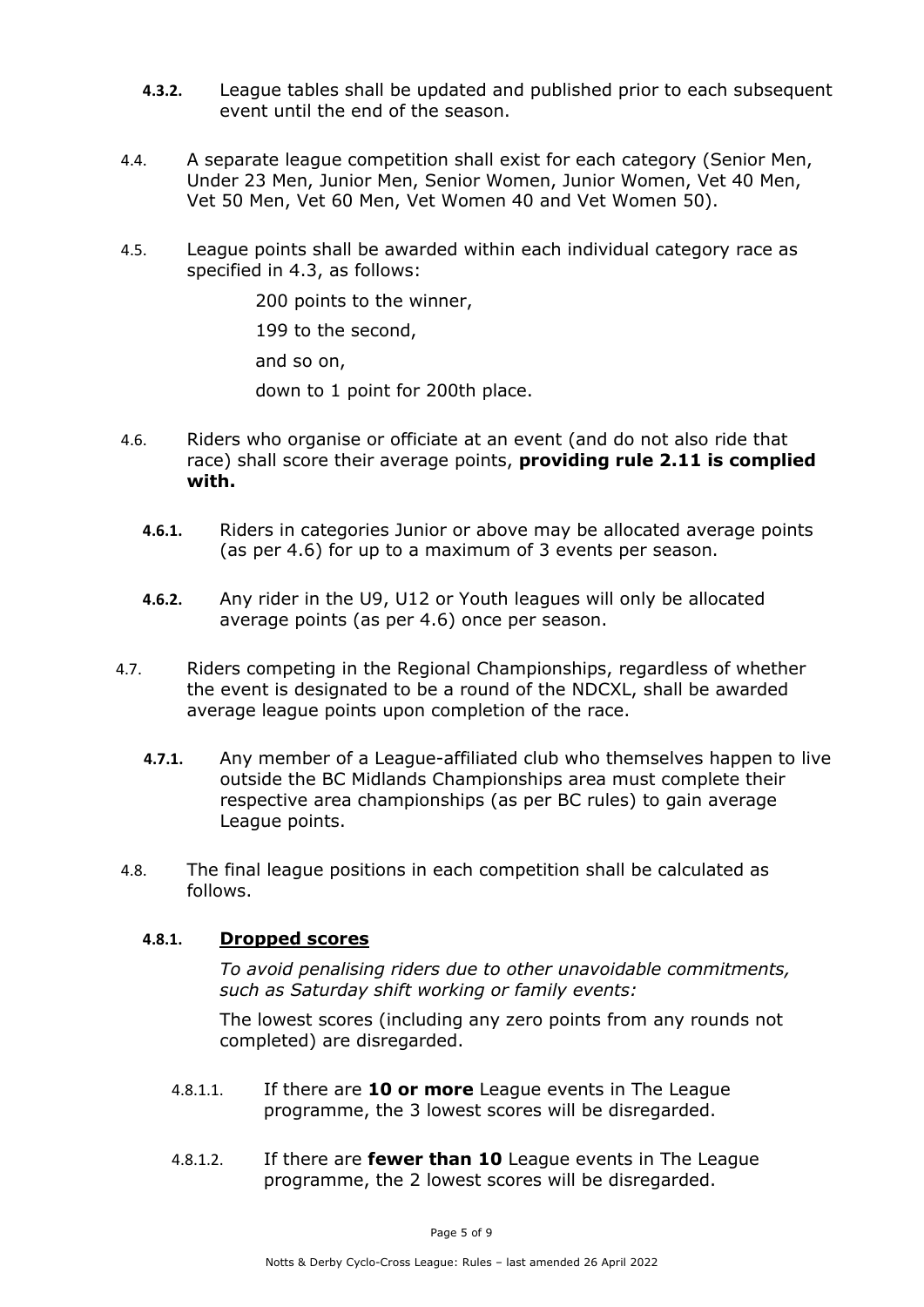### **4.8.2. Calculation of average points**

Where average points are awarded, the average will be calculated from all completed (points scoring) rounds.

Averages are not rounded up or down during calculation of final scores.

#### **4.8.3. Final score**

The final score is determined by adding together the remaining points scored either by riding events or by achieving average points.

4.8.3.1. If two (or more) competitors' final scores are equal to the first decimal place, a tie shall be declared.

## **5. LEAGUE COMPETITION PRIZES**

- 5.1. To be eligible for a league prize, a rider must have raced a minimum of 4 point scoring rounds, that can include the Regional Championships (even if they are not being hosted by the NDCXL) .
- 5.2. Prizes in the league competitions shall be awarded in the following categories:
	- Under 12: U9G, U9B, U12G, U12B
	- Youth: U14G, U14B, U16G, U16B
	- Women: Junior, U23, Senior, V40, V50, V60, V70+
	- Men: Junior, U23, Senior, V40, V50, V60, V70+
- 5.3. A permanent trophy will be awarded to the first 3 places in each category specified in 5.2 unless there are fewer than 3 eligible riders in that category (as per 5.1), in which case there will only be trophies allocated to the number of riders in the category.
- 5.4. A medal will be awarded to  $4<sup>th</sup>$  to  $10<sup>th</sup>$  places in the U9G, U9B, U12G & U12B categories, unless there are fewer than 10 eligible riders in a category (as per 5.1), in which case there will only be medals allocated to the number of riders in the category.
- 5.5. A perpetual trophy, which the winner has the right to hold for one year, shall be awarded to the winners of each category specified in 5.2 (subject to eligibility under 5.1).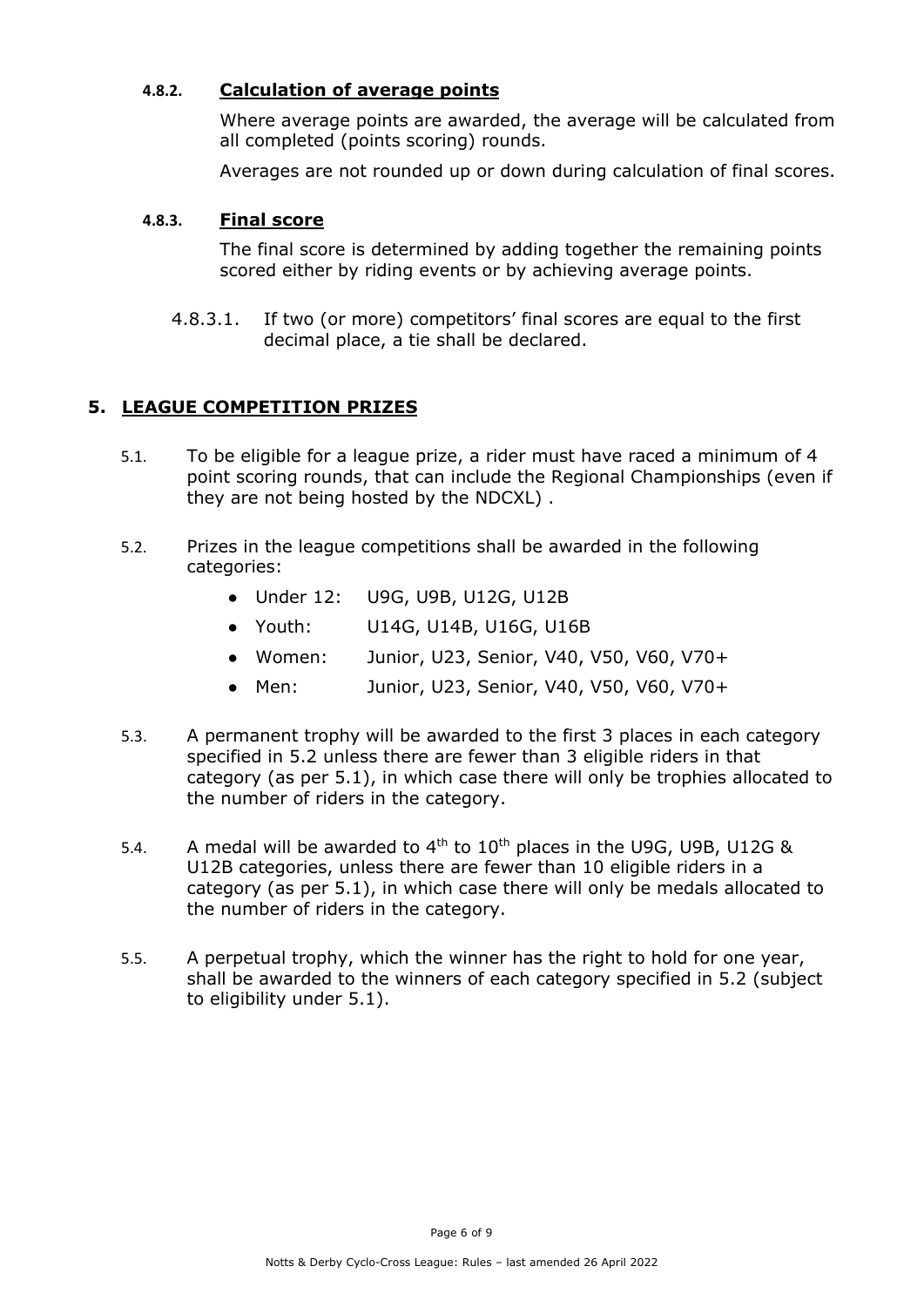#### 5.6. Team Competitions:

**5.6.1.** Team competitions will be held in the following categories, with teams having the composition stated below:

| <b>Team</b>       | No. of<br><b>Riders</b> | <b>Ages</b>            | <b>Sex</b>                             |
|-------------------|-------------------------|------------------------|----------------------------------------|
| Women             | $\overline{2}$          | Junior and/or<br>above | Female                                 |
| Junior Men        | $\overline{2}$          | Junior                 | Male                                   |
| <b>Senior Men</b> | 3                       | U23 and/or<br>Senior   | Male                                   |
| Veteran 40 Men    | 3                       | V40                    | Male                                   |
| Veteran 50 Men    | 3                       | V <sub>50</sub>        | Male                                   |
| Youth             | 3                       | U14 and/or<br>U16      | Male and/or<br>Female                  |
| Under 12          | 3                       | U12                    | Male and/or<br>female                  |
| Under 9           | 3                       | U9                     | Male and/or<br>female                  |
| Mixed             | 5                       | Junior and/or<br>above | At least one<br>male and one<br>female |

- **5.6.2.** Riders will score team points according to their position in their respective leagues, with one point for first place, two points for second etc.
	- 5.6.2.1. The winner is the team having the smallest score when finishing positions in respective leagues are summed.
	- 5.6.2.2. If the result is a tie, then the next placed rider will be taken into consideration.
- **5.6.3.** Team Prizes:
	- 5.6.3.1. Prizes will only be awarded if there are two or more teams qualifying in the category.
	- 5.6.3.2. An award will be given to each rider in the winning team in categories Junior and above, and to each rider in the first 3 teams in categories Youth and below (subject to 5.6.3.1).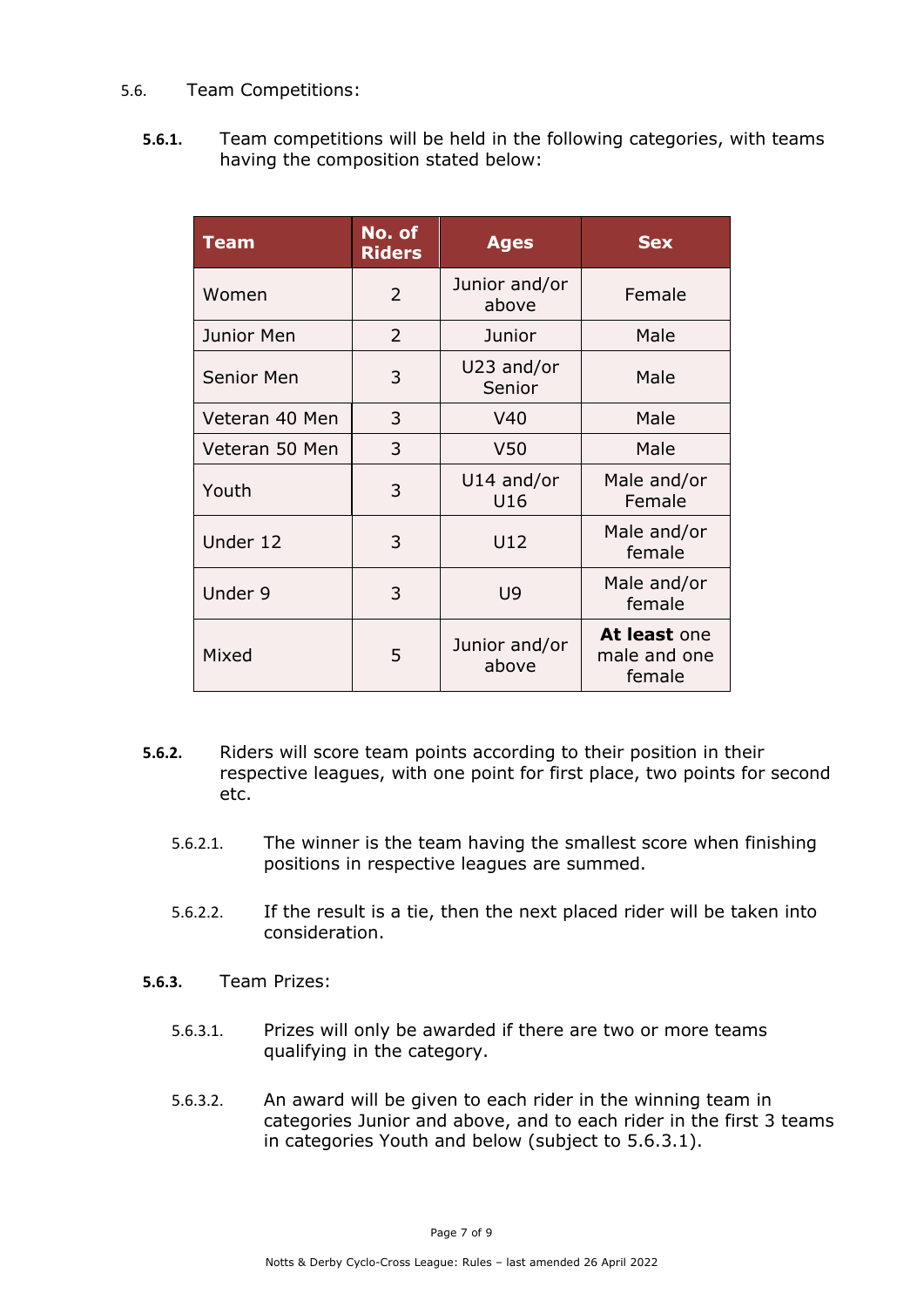- 5.6.3.3. A perpetual trophy, which the winning team has the right to hold for one year, shall be awarded to the winners of each category specified in 5.6.1 (subject to 5.6.3.1).
- 5.7. Ever Present Award:

An award will be presented to every rider that completes every round of The League. Riders awarded average points under 4.6 are considered to have completed said round for the purposes of determining eligibility for this award.

5.8. Harry Gould Participation Trophy:

A perpetual Club Participation Trophy to the club whose riders record the highest number of rides over the season.

5.9. Spirit Of The League Award:

Awarded by the Committee or the Volunteer Team as and when appropriate, to a person (or persons) who has made a significant contribution to, and enhanced the spirit of, The League.

### **6. LIST OF APPENDICES**

- **Appendix C Race structure**
- **Appendix D Event levies**
- **Appendix E Expenses payable to Race Officials**
- **Appendix F Calculation of prize monies**
- **Appendix G NDCXL Code of Conduct**